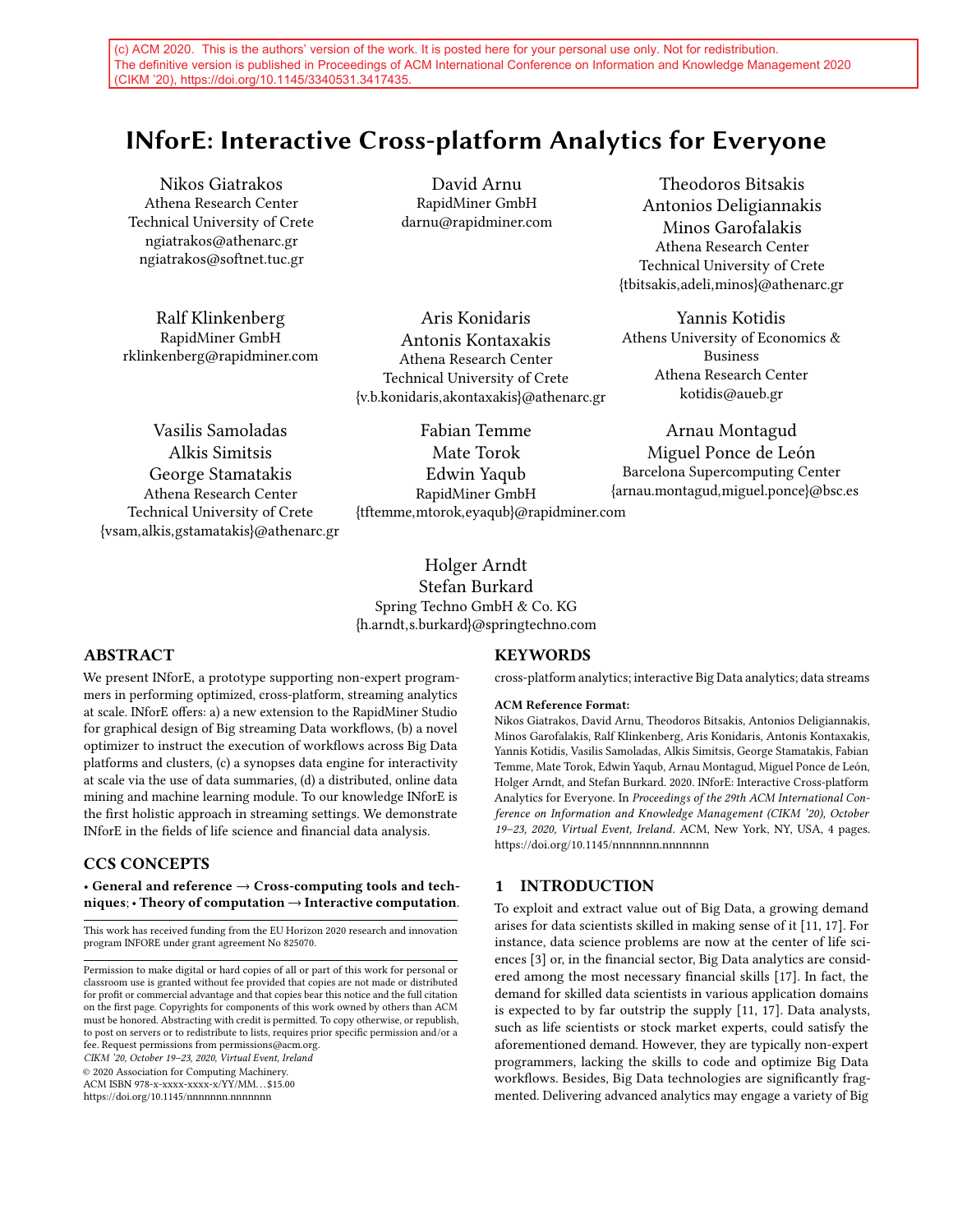Data platforms and tools located at a number of, potentially geodispersed, clusters or clouds. For instance, in life sciences, there is a number of projects aiming at federating the analysis of relevant data across data centers $^1$  $^1$ . Similarly, in the stock market sector, discovering dependencies or correlations among economies or industries involves global analysis of stock streams initially originating from local market data centers, each running its own Big Data platforms.

Moreover, interactive analytics over massive, high speed data streams are necessary in a wide variety of modern applications. In life sciences, studying the effect of drug combinations on simulated tumors can generate cell state data of 100 GB/min [\[8\]](#page-3-4), which need to be analyzed online to interactively determine successive drug combinations. In the financial domain, NYSE alone generates several terabytes of data a day for thousands of stocks [\[10\]](#page-3-5). Stakeholders need to perform data mining and machine learning tasks in an interactive, online fashion for timely investment decisions.

In this work we present INforE, a prototype offering a complete suite, which effectively responds to the aforementioned challenges. More precisely, our contributions can be summarized as follows: • INforE enables non-programmer data analysts to set up advanced analytics workflows through a new extension to the RapidMiner Studio $^2$  $^2$  for graphical design of Big streaming Data workflows.

• To abstract the details of configuring workflows over various Big Data platforms and geo-dispersed clusters, INforE utilizes a novel optimizer. The optimizer (i) instructs the computer cluster at which each operator of the workflow will be evaluated, (ii) chooses a proper Big Data platform, targeting certain optimization objectives and constraints, for operators with equivalent implementations in different such platforms, (iii) instructs provisioned resources.

• To allow interactivity in analytics at scale, INforE includes a novel Synopses Data Engine (SDE) Component destined to provide various types of scalability, combining the virtues of parallelism and data summarization with accuracy guarantees.

• INforE exposes a distributed and Online Machine Learning and Data Mining (OMLDM) Component that incorporates a powerful arsenal of clustering, classification and regression algorithms.

• We demonstrate how INforE enables non-expert programmers to deliver advanced analytics at scale in the demanding fields of life sciences and in the stock market sector.

Seminal related works [\[4,](#page-3-6) [5,](#page-3-7) [9,](#page-3-8) [14\]](#page-3-9) are designed towards crossplatform execution of global workflows, but focus on batch, instead of stream, processing and do not provision for interactivity. Thus, to our knowledge INforE is the first system for interactive, crossplatform, streaming analytics.

# 2 ARCHITECTURE

Figure [1](#page-2-0) presents INforE's architecture. INforE supports the codefree creation of optimized, cross-platform, streaming workflows over various clusters each running one of Apache Flink, Spark Structured Streaming or Kafka. Architectural components interact via REST APIs. Parts of workflows that the optimizer assigns to different Big Data platforms and clusters, communicate via Kafka. Graphical Editor Component. The Graphical Editor Component enables analysts to easily design workflows without coding. This

is achieved by encapsulating streaming analysis functionality into operators. INforE extends the RapidMiner Studio by a so-called "Nest" operator. The Nest operator is a sub-process operator, i.e., families of operators (from the Synopses Data Engine, Online Machine Learning and Data Mining and the Stream Transformations Component – see Figure [1\)](#page-2-0) can be placed inside it. Having placed a Nest operator in a workflow, the user can double click on it and then encapsulate other operators. The workflow is designed via drag and drop actions and operators can be connected by drawing arrows to define the data flow. Such exemplary workflows are illustrated in Figure [2](#page-2-0) and Figure [3,](#page-3-10) explained in Section [3.](#page-2-1) The operators of the Graphical Editor are "Logical Operators" designed as an abstraction layer, without defining the actual platform where each operator should be executed. Thus, the user can focus on the analytic setup of the process, without handling the technology specific aspects. It is the INforE optimizer's responsibility to prescribe the "Physical Operators" that instantiate the logical ones to be deployed in clusters hosting supported Big Data Platforms.

Stream Transformations Component. This component includes stream transformations provided by Big Data platforms such as the DataStream API of Flink or the DataFrames/Datasets of Structured Streaming. The Logical Operators of this component are simply boxes, but the equivalent Physical Operators correspond to the functionality provided by a supported platform. For instance, a join Logical Operator may be interpreted by the optimizer to a Physical join Operator in Spark or Flink.

Synopsis Data Engine Component (SDE). INforE manages to provide interactive analytics at scale via the SDE Component [\[12\]](#page-3-11). This is due to the fact that, upon included in a designed workflow, the SDE Component can provide 3 types of scalability: (i) enhanced horizontal scalability, i.e., not only scaling out the computation to a number of machines, as Big Data platforms typically do, but also harnessing the load assigned to each by operating on carefully-crafted data summaries, (ii) vertical scalability, i.e., scaling the computation to very high numbers of processed streams by using synopses, such as Fourier Transforms [\[12\]](#page-3-11), to enable clever data partitioning and (iii) federated scalability i.e., scaling the computation beyond single clusters by controlling the communication required to answer global queries posed over a number of potentially geo-dispersed clusters. Our SDE supports a variety of algorithms which include, but are not limited to [\[7\]](#page-3-12): cardinality (HLL Sketches), frequency moment (CountMin, AMS Sketches, Sampling), correlation (Fourier Transforms, Locality Sensitive Hashing), set membership (Bloom Filters) or quantile (GK Quantile) estimation. Past approaches, such as DataSketches<sup>[3](#page-1-2)</sup> or Stream-lib<sup>[4](#page-1-3)</sup> neglect parallelization aspects. Others, like synopsis utilities in Spark, do not account for vertical scalability. Moreover, the SDE Component is implemented following a Synopsis-as-a-Service paradigm (SDEaaS). SDEaaS enables the simultaneous maintenance of thousands of synopses for thousands of streams and allows commonly used synopses to be shared among workflows. Please see [\[12\]](#page-3-11) for more details on the SDE.

Online Machine Learning & Data Mining (OMLDM) Component. OMLDM applies the state-of-the-art in distributed, online machine learning adopting a Parameter Server (PS) paradigm [\[15\]](#page-3-13)

<span id="page-1-1"></span><span id="page-1-0"></span><sup>&</sup>lt;sup>1</sup>[https://elixir-europe.org/about-us,](https://elixir-europe.org/about-us)<https://commonfund.nih.gov/bd2k/>[,https://cyverse.org/](https://cyverse.org/) 2 <https://rapidminer.com/>

<span id="page-1-2"></span><sup>3</sup> <https://datasketches.github.io/>

<span id="page-1-3"></span><sup>4</sup> <https://github.com/addthis/stream-lib>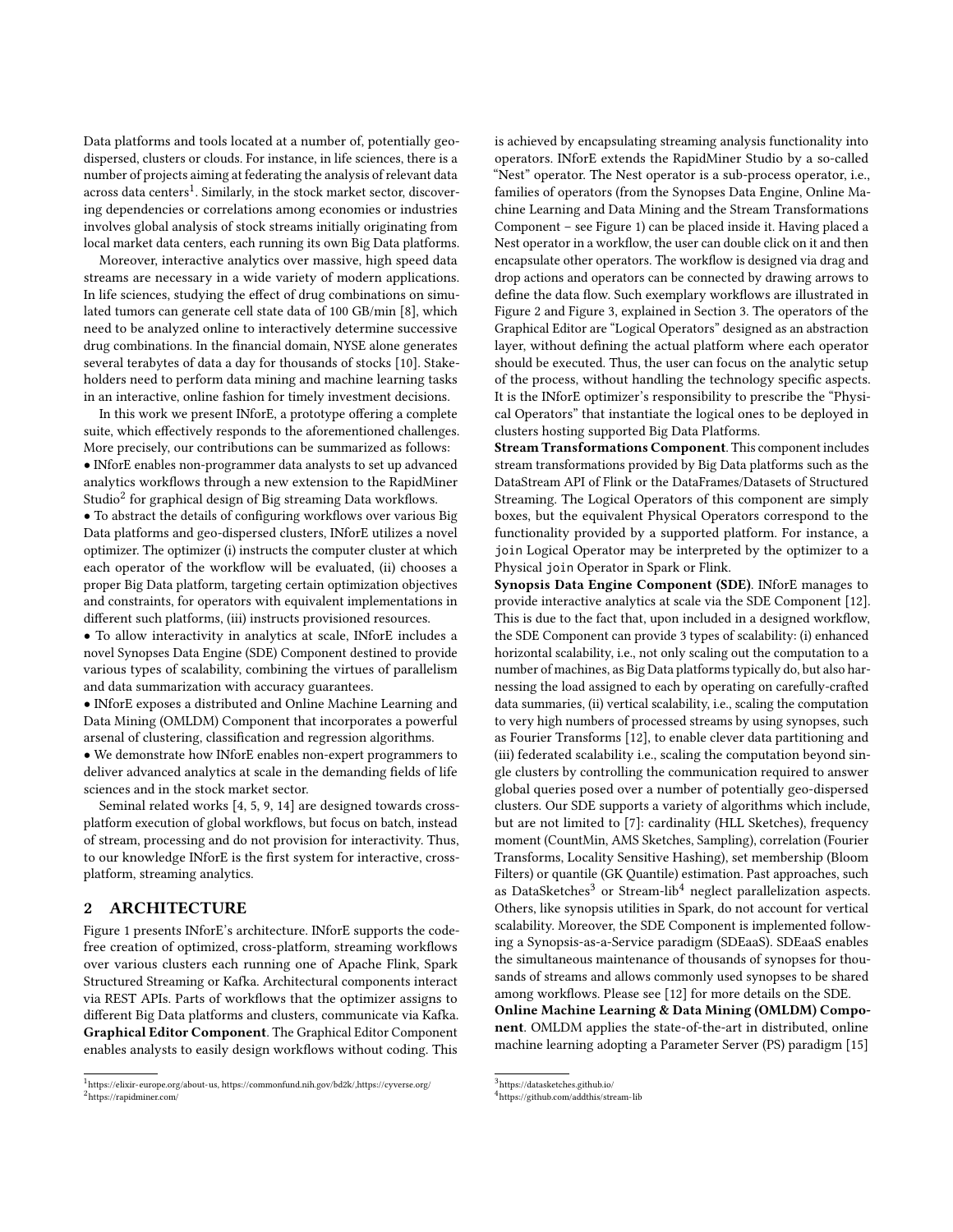<span id="page-2-0"></span>

Figure 1: INforE Architectural Components - Big Picture. Figure 2: Stock Market Workflow in a Nest Operator.



for incremental training of models, at the very same time up-to-date models are deployed for inference purposes. Other frameworks, such as Apache SAMOA, lack a PS paradigm or APIs such as MLlib in Spark and FlinkML are mainly focused on batch, instead of stream, processing. We currently support [\[2,](#page-3-14) [16\]](#page-3-15) (i) classification: Passive Aggressive, Multiclass Passive Aggressive Classifiers, Online Support Vector Machines and Hoeffding Trees, (ii) clustering: BIRCH, Online k-Means and StreamKM++ and (iii) regression: Passive Aggressive Regressor, Online Ridge Regression, Polynomial Regression algorithms. Preprocessing facilities such as standardization, polynomial feature extraction are also available.

Optimizer Component. The Optimizer (middle, bottom of Figure [1\)](#page-2-0) significantly extends our algorithms in [\[6\]](#page-3-16) to multiple optimization objectives and constraints. It returns a mapping of the logical view (input workflow graph of Logical Operators) provided by the user, to the network of computer clusters and the platforms they host (output workflow graph of Physical Operators and provisioned resources). Our optimization algorithms seek to solve a multicriteria optimization problem with objectives involving throughput, CPU/GPU/memory usage, communication cost, latency and accuracy (for SDE operators). Due to the conflicting objectives, we resort to Pareto optimal solutions [\[6\]](#page-3-16). Good Logical to Physical Operator mappings are indicated by maximizing a weighted combination of the objectives (each objective is assigned a weight and absolute weight values sum up to 1) under resource constraints.

For running jobs, the Optimizer Component receives statistics by the Manager Component (Figure [1\)](#page-2-0) about metrics related to the optimization objectives and constraints. Then, we use a Bayesian Optimization approach, inspired by CherryPick [\[1\]](#page-3-17), to build performance models for operators, workflow parts and entire workflows. These are used as cost functions to guide the decisions of the optimization algorithm in choosing Logical to Physical Operator mappings. For each supported operator, we have a number of micro-benchmarks, besides what is monitored at runtime. In case a workflow is seen for the first time, we have cost models for operators or for parts of the workflow, but not for the whole workflow. Thus, we synthesize the available costs to model its expected performance. To give a simple example, if we only want to maximize the throughput of a workflow with a previously unseen combination of operators, the optimizer chooses Physical Operators so that the minimum throughput of a Physical Operator in the workflow is maximized. The optimizer uses the ELK stack $^5$  $^5$  to ingest statistics and update its models while monitoring jobs.

Manager Component. The Manager Component in Figure [1](#page-2-0) acts as a middleware between the Graphical Editor, the Optimizer and the computing clusters. When a user presses the submit button in a graphical workflow: (Step 1) the workflow and its Logical Operators are interpreted into a JSON file that is fed to the Manager Component, (Step 2) the Manager delivers this JSON to the Optimizer which runs its optimization algorithms and returns a new JSON prescribing the Physical Operators of the workflows, (Step 3) the Manager Component visualizes the physical view of the workflow to the user via the Graphical Editor, (Step 4) a dispatcher in the Manager Component compiles .jar files for the optimized workflow to be submitted to the prescribed clusters hosting Big Data platforms. Recall that for parts of the workflow submitted at different clusters, communication of upstream and downstream operators is done via Kafka, (Step 5) the Manager Component monitors the execution of the workflow and collects statistics using JMX<sup>[6](#page-2-3)</sup> technology.

Connection Component. The Connection Component (on the left of Figure [1\)](#page-2-0) graphically configures access to clusters hosting Big Data platforms (on the right of Figure [1\)](#page-2-0). The Connection Component is also used to graphically specify input and output streams. In Figure [2](#page-2-0) and Figure [3,](#page-3-10) connection objects for input, output streams and services are declared via the  $\triangle$  iconed boxes.

## <span id="page-2-1"></span>3 DEMO SPECIFICATIONS

We demonstrate how INforE aids in delivering code-free, advanced analytics in real scenarios and datasets from the life sciences and the stock market domain. Here, we detail exemplary workflows which show the utility of operators from all Stream Transformation, SDE and OMLDM Components in such applications. Users can draw own workflows via the Graphical Editor and press a submit button. INforE will then handle the rest of the execution details, also allowing the user to inspect optimized execution internals.

Life Science Scenario. We use INforE to provide a virtual laboratory for simulating tumor behavior under various drug combi-nations. We have simulated tumor data<sup>[7](#page-2-4)</sup> produced by instances of the PhysiBoss framework [\[13\]](#page-3-18) ran at the MareNostrum  $4^8$  $4^8$  supercomputer. The scenario involves 3 clusters each hosting a Big Data platform. INforE ingests from PhysiBoss data related to the state of each cell agent, the concentration of various densities such as oxygen and time series data on the number of necrotic, apoptotic

<span id="page-2-2"></span><sup>5</sup> <https://www.elastic.co/what-is/elk-stack>

<span id="page-2-3"></span><sup>6</sup> <https://docs.oracle.com/javase/tutorial/jmx/overview/>

<span id="page-2-4"></span><sup>7</sup> [http://doi.org/10.5281/zenodo.3922263,](http://doi.org/10.5281/zenodo.3922263) [http://doi.org/10.5281/zenodo.3921049,](http://doi.org/10.5281/zenodo.3921049) [http://doi.org/10.](http://doi.org/10.5281/zenodo.3923070) [5281/zenodo.3923070](http://doi.org/10.5281/zenodo.3923070)

<span id="page-2-5"></span><sup>8</sup> <https://www.bsc.es/marenostrum/marenostrum>